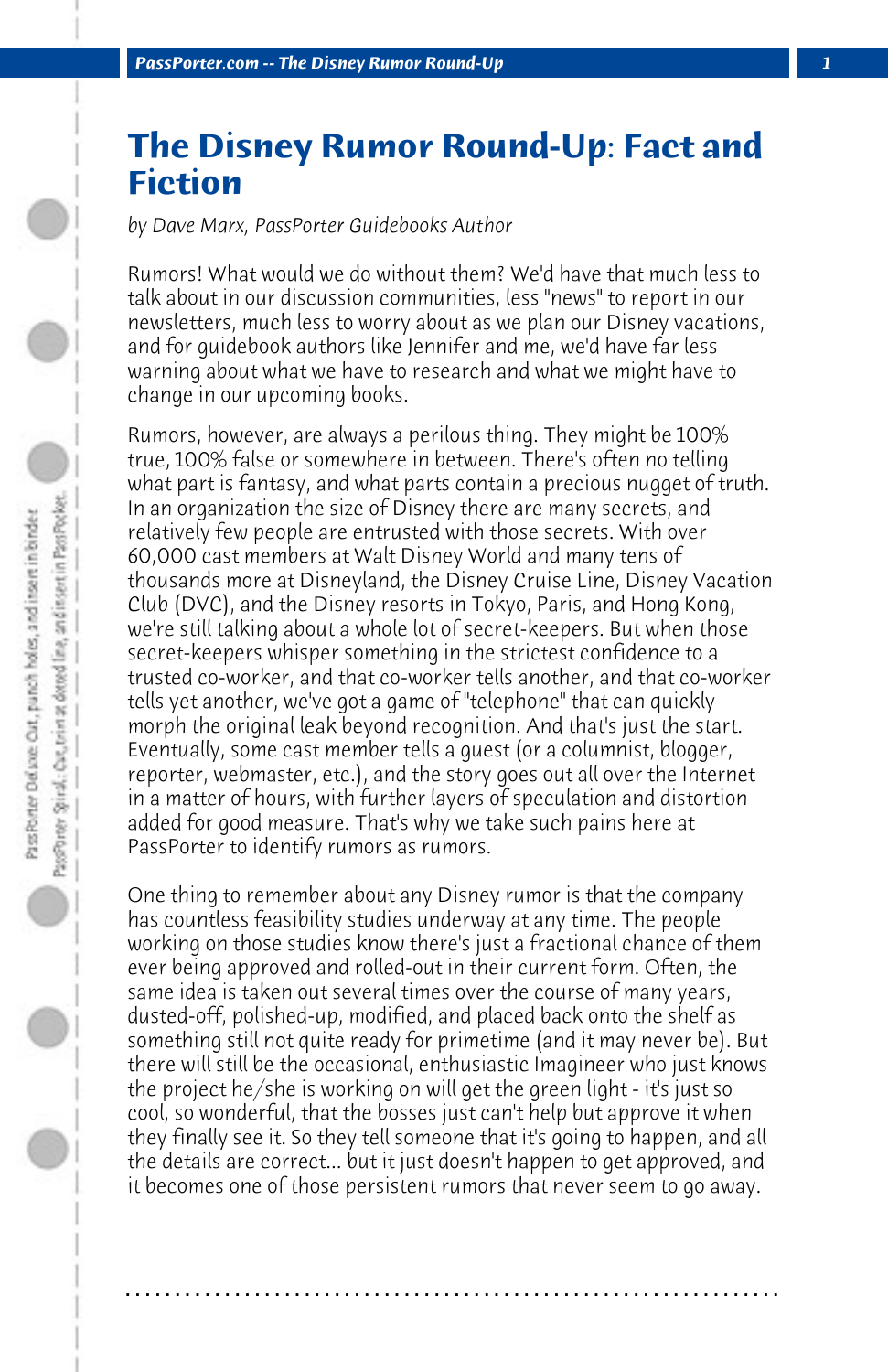*PassPorter.com -- The Disney Rumor Round-Up (continued) 2*

Then, there are the rumors that begin when actual construction begins -- the construction fences go up; the signs say they're building the future of Epcot, Disneyland, or whatever; and tongues start wagging. Disney hasn't made a public announcement about what's being built, but we can all see that something's coming. Officially, it's still a rumor and probably, none of the reports we get from helpful cast members are completely accurate. But there it is, and we have to believe our own eyes. Right?

Finally, there's one more category of rumor out there, the "trial balloon." There's no hard proof that the Disney company does this, but it seems pretty likely. We suspect some of the rumors and leaks that reverberate ar[ound the web are actually planted by someone from th](http://www.passporterboards.com/forums/going-behind-scenes-trivia-rumors)e Disney organization in order to sample public opinion. This seems most likely to us when a rumored change comes to life soon afterwards, but with a few "tweaks" that address the concerns of the folks who commented on the rumor at message boards and other online forums.

We consider all reports to be unfounded rumors until we have an official announcement from Disney. That doesn't stop us, however, from trying to judge the quality and accuracy of the rumor, or speculating on whether the rumored item will become reality.

There's no shortage of places to read about Disney rumors. Tops on my list is Screamscape.com, which manages to report on most rumors, major and minor. Unfortunately, Screamscape doesn't include a discussion forum. However, folks have a way of discussing the latest word from Screamscape at nearly every community on the web. That includes, of course, our own PassPorter message boards, where we have an entire forum dedicated to Walt Disney World rumors (rumors about Disneyland and the Disney Cruise Line don't have a dedicated home, but they find their way into the appropriate Disneyland and cruise line forums).

So, with all that said, here's a rundown of some of the more prominent rumors floating around at the moment.

CONFIRMED! Disney Dining Plan Re-design for 2008. It seems new information/rumors on this topic emerge every few days, and we expect the 2008 offering to be announced officially by Disney in the next couple of weeks. The very popular Disney Dining Plan at Walt Disney World seems too good to be true, so whenever rumors emerge, they almost always report doom -- higher prices, fewer restaurants, and less-attractive features. So far, the doom scenarios have not come to pass. It does seem highly likely that the 2008 plan will no longer include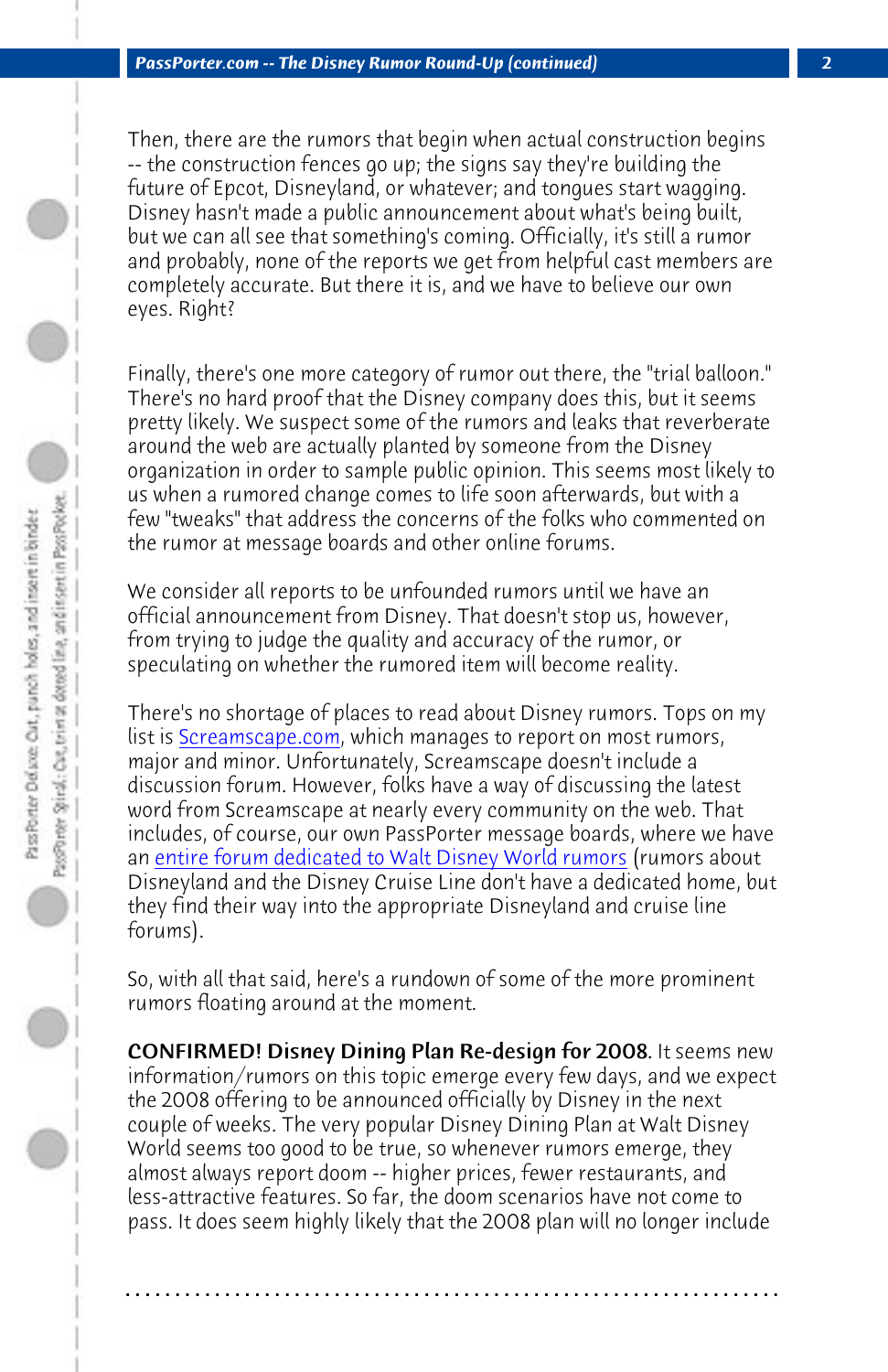18% gratuities in the price -- that's a change that was made to the new trade union contract, so there's little reason to believe it won't happen. After that ... evidence was found at Disney's UK site that the plan would eliminate the gratuity and table-service appetizer, and that the price per person/per day would be reduced by about \$11 as a result. Seems like a fair deal. Subsequently, the UK site was re-programmed so information about the 2008 plan would no longer be divulged. Then, AllEarsNet reported a rumor with nearly the same information, with the key difference that the price would only be reduced by about a dollar. AllEarsNet also reported the possible availability of an additional, deluxe dining plan. AllEarsNet often gets good information, but this one smells like a "trial balloon" to me. Personally, I think Disney's aim will be to maintain current levels of popularity, or even increase it. I'm not sure a big price hike (by charging the same for less) will accomplish that. Rumor Status: No longer a rumor -- the Disney Dining Plan was revamped for 2008!

CONFIRMED! Contemporary Resort DVC Tower. There have been rumors that Walt Disney World's Contemporary Resort would be the "next" DVC development for some years. Then a while back, somebody performed a web search and found an architect's rendering of a DVC high-rise building adjacent to the Contemporary Resort's famous 15-story tower. That rendering soon disappeared from the web, which we'd consider proof-positive that someone at Disney is watching the rumor mill and that the rendering had some basis in reality (otherwise, why remove it). However, just a while later, Disney Vacation Club announced their next project would be built at Disney's Animal Kingdom Lodge. Not long thereafter, demolition crews destroyed the Contemporary's North Garden Wing, and construction crews started sinking support pilings into the ground. That suggests something big is in the works. Historically, DVC only announces one new project at a time. Once the sales staff succeeds in selling a substantial number of DVC memberships at the new resort, they announce the next project. So, will the new construction at the Contemporary be the next DVC resort to be announced? It seems very likely, but we probably won't hear an official peep out of Disney until the Animal Kingdom Lodge villas are nearly sold-out. Rumor Status: No longer a rumor -- the new "Bay Lake Tower" at Disney's Contemporary Resort will be a Disney Vacation Club Resort with a fireworks viewing deck, rooftop lounge, lakeside pool, and a skybridge linking the tower to the original resort's monorail station. The new building is set to open in fall 2009.

A new Disney park in Texas (Missouri, Oklahoma...). Will a Disney park/resort be built somewhere near the geographic center of the United States? Reports hit local newspapers on a fairly regular basis and make their way to the Disney rumor mill. They usually take the same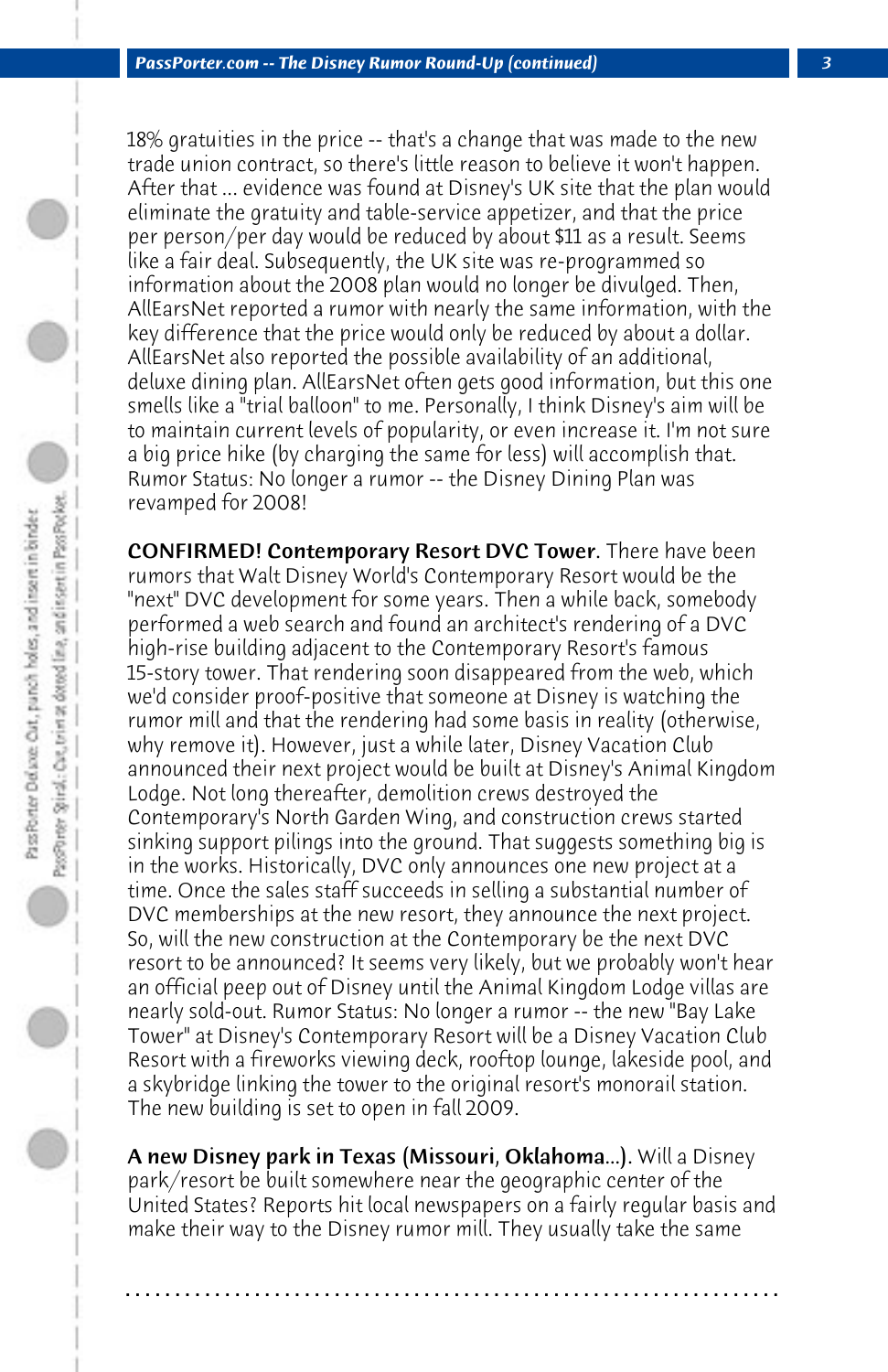form--somebody reports that Disney is secretly acquiring large parcels of land in the area. This echoes Disney's actual practice when it acquired land for Walt Disney World. So far, none of the rumors seem to have any truth to them. Local real estate speculators may be the source of some of those rumors and hopeful thinking may be the source for others. Our own analysis goes as follows: Why would Disney build another park/resort that might draw attendance away from either Walt Disney World or Disneyland? Entertainment industry analysts have long considered the U.S. theme park industry to be fully saturated. Something like 98% of the population is within easy driving distance of a regional amusement park/theme park. For folks that travel some distance to a major attraction like Disneyland or Walt Disney World, a park in the center of the country would have to offer a particular benefit in terms of travel time or cost. However, a park in Texas would be no closer than Walt Disney World for most people east of the Mississippi and no closer than Disneyland for folks from the Rockies west. The only substantial benefit would be for potential guests in the low-population Great Plains region and those within about a day's driving distance--not quite enough people to sustain a Disney-sized resort, especially considering so many from that region are already traveling in droves to Walt Disney World and Disneyland. Even guests from Latin America would face similar flight distances and costs when compared to the distances to California and Florida. Recently, however, Disney CEO Robert Iger suggested that the company might develop smaller-scale resorts in other locations around the country, close to existing popular attractions. These might be hotels or DVC resorts similar to the DVC resorts at Vero Beach, Florida and Hilton Head Island, South Carolina. Rumor Status: Won't ever happen (major resort); Moderate probability (minor resort).

New Country at Epcot. The last new country pavilion to open at Epcot was Norway in June 1988. Ever since, park fans have been hoping for more countries, and poring over aerial photos of Epcot to prove that the space exists for at least one more pavilion. The last solid rumors go back quite a while now, when Spanish government sources announced they were speaking with Disney about just such a pavilion. Since then, not a word, so it seems less likely as time goes by. Still, the space is there, and Disney probably wouldn't mind finding a country willing to spend the money a pavilion sponsorship entails. Rumor Status: No-Man's Land.

**Star Tours Upgrade.** Star Tours has been operating at Disney parks since the '80s. One important feature of the ride system is that it can be reprogrammed with relative ease - just change the ride's movie, re-program the flight simulator-based ride system to match the film, and off you go! Three new Star Wars films have been released since Star Tours began ferrying passengers to the Forest Moon of Endor, and fans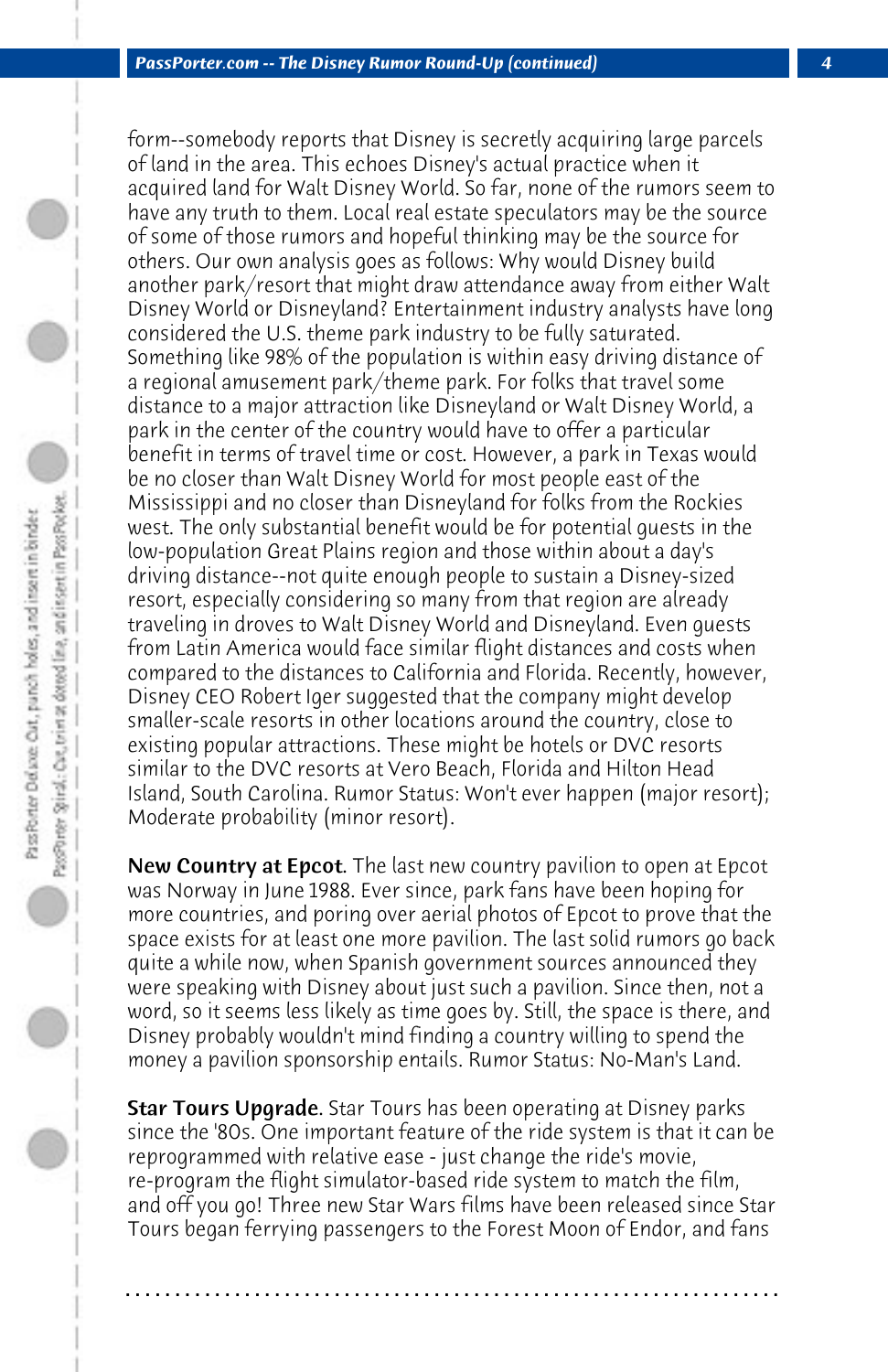*PassPorter.com -- The Disney Rumor Round-Up (continued) 5*

of the ride have been hoping for a new slant on this old favorite since Anakin Skywalker climbed into a pod racer for the first time. How hard would it be to change the story line so that guests ended-up in a crazed pod race, instead of joining the attack on the Death Star? So far, no good. A New Hope. Actor Anthony Daniels (C-3PO), a frequent guest at Star Trek conventions, reportedly announced at a recent convention that he had filmed some new sequences for an upgraded ride film. Will that film see the light of day? There's always the chance that it doesn't satisfy either Disney brass or Star Wars creator George Lucas. Then again... Rumor Status: Suspended Animation

CONFIRMED! Di[sney's California Adventure Re-Themin](http://www.passporter.com/articles/expanding-disneys-california-adventure.asp)g. Disney's California Adventure park (DCA) has had its detractors since the day it opened, and rumors that Disney would re-work the park from front to back are nearly as old as the park itself. If you don't like the park and you can see that it doesn't attract the same dense crowds as Disneyland park right across the Esplanade, how can you not believe that the company will eventually right the situation? These rumors have only accelerated since Bob Iger replaced Michael Eisner at Disney's helm, and since Pixar Animation Studios was acquired by Disney soon thereafter. Part of this is based on the belief that Pixar's John Lasseter, who now also holds an executive consulting role at Walt Disney Imagineering, wants to re-make whole sections of DCA (and other Disney parks) in Pixar's own image. Historically, Disney "tweaks" its parks, it doesn't remake them. Even that legendary disaster Euro Disney re-emerged as Disneyland Paris with relatively few major changes--just lots of little tweaks. Rumor Status: No longer just a rumor! See our feature articles on expanding Disney's California Adventure.

CONFIRMED! Disney-MGM Studios Name Change. This rumor is unsquashable. It's going to be Disney Studios. It's going to be Disney-Pixar Studios (or maybe, Pixar-Disney Studios). "MGM" will be gone with the wind. Yes, Disney uses the MGM name under license and that license has to be renewed from time to time, but why would the movie company want to give up the free publicity, and why would Disney want to go to the expense of changing a name that has seemed to work pretty well? It's true that many Disney cast members (and civilians) occasionally refer to the park as Disney Studios, and that terminology has even crept (accidentally, as I see it) into Disney's vacation planning video and the programs you can view on Disney's hotel room TV channels. There are some reports (mostly from blogger Jim Hill, who has been critical of Disney's Pixar acquisition) that suggest John Lasseter's Pixar-ego has become so large that he wants to rename everything in sight for Pixar and convert every attraction to a Pixar theme. It seems to me that Disney management would be more interested in blurring the distinction between Disney and Pixar, so that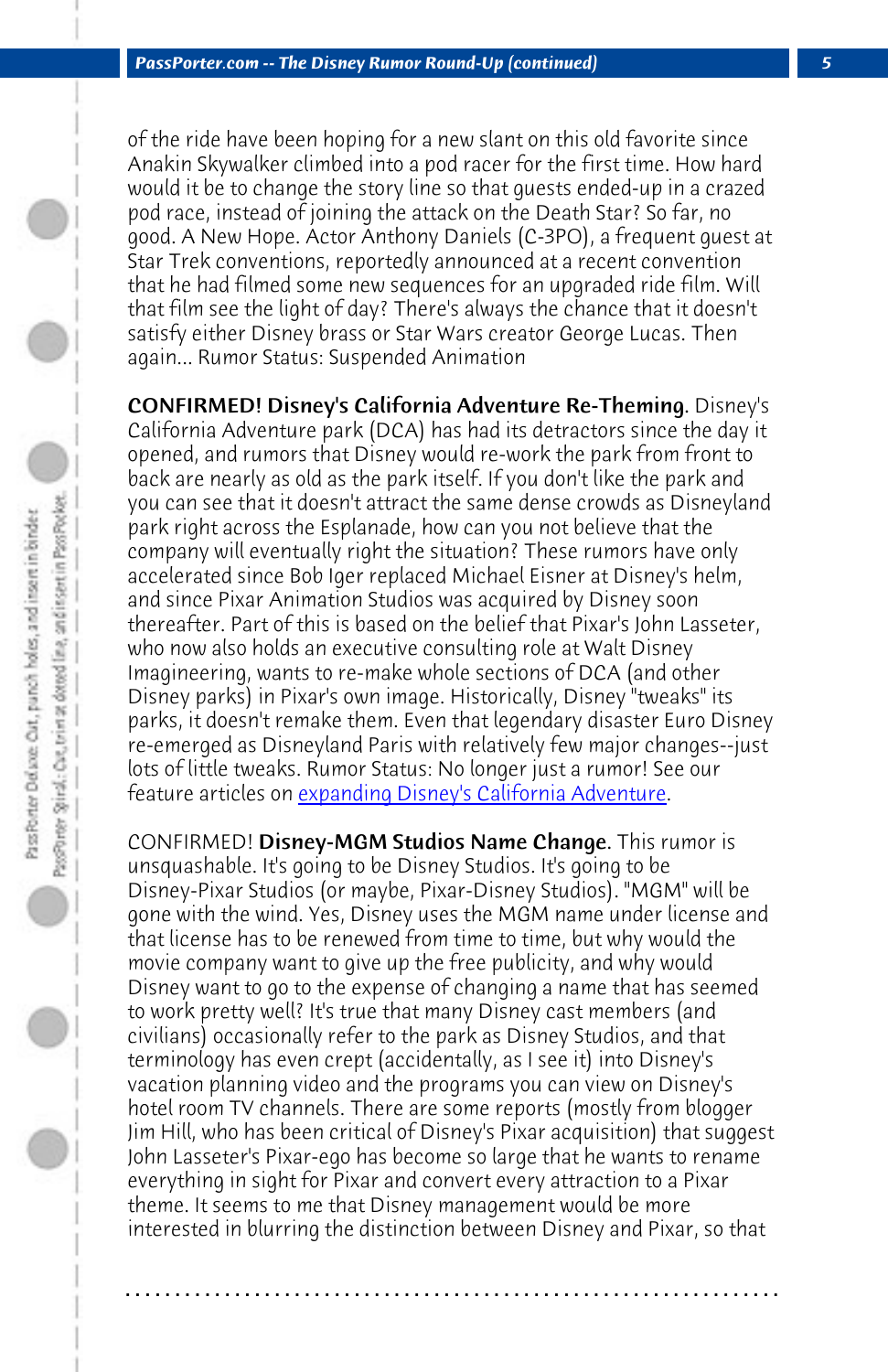the Pixar magic can be associated with all Disney-branded products. Re-naming Disney products "Pixar" is an admission that Pixar is superior, which erodes the value of the Disney brand. Rumor Status: Not just a rumor! This park's name changed to "Disney's Hollywood Studios" in January 2008.

Animal Kingdom's Beastly Kingdom. Have you ever looked at the Animal Kingdom Logo and wondered what a dragon is doing among all those real animals? That's more or less the root of the notion behind Beastly Kingdom, a new land at the park that has yet to be (and may never be) developed. Most rumors expect the land to be the home of a big E-Ticket coaster (or two or three), but with the addition of Expedition: Everest, the park may no longer need a thrill-focused addition. Yes, the space seems to be there. Yes, coaster enthusiasts keep hoping Disney will build a thrill-oriented park. Since an entire park is such a long shot, this rumored land seems their next best hope. Rumor Status: Here Be No Dragons

Walt Disney World's "Fifth Gate." Will Walt Disney World ever have a fifth major theme park? Yes, the land still exists for it. This rumor was especially hot after Universal announced plans for its thrill-oriented park, Islands of Adventure (IOA). Disney just had to compete head-to-head with IOA, didn't it? By all appearances, Disney's response has been to add thrills to existing parks, rather than build a park only a thrill-seeker could love. Yet the possibility exists that Disney will some day add another park. Adding another park is a way to extend the average Walt Disney World vacation from five days to six, or more. That's more money at Disney hotels, restaurants, and turnstiles. However, the current regime at Disney Parks and Resorts has found other ways to extend vacation stays without spending huge sums on construction. Disney (and all park and hotel operators) like things crowded. It's far more efficient/profitable than having several parks/hotels operating at less than full capacity. That's especially true these days at Disney. They're finding more and more ways to utilize existing facilities at near-full capacity year-round, and are very slow to add additional capacity. How long did it take Disney management to commit to building new ships for the hugely profitable Disney Cruise Line? When did Disney last add a new "regular" (non-DVC) resort? When are they going to complete construction at Pop Century, the most recent regular resort to be built? The company moves very, very slowly to expand capacity, and the company is probably concerned that another horror like 9/11 could leave it holding a whole lot of excess capacity. A fifth major park may indeed happen eventually, but we'll probably see more money invested in new overseas parks before that happens. Rumor Status: Someday our prince will come.